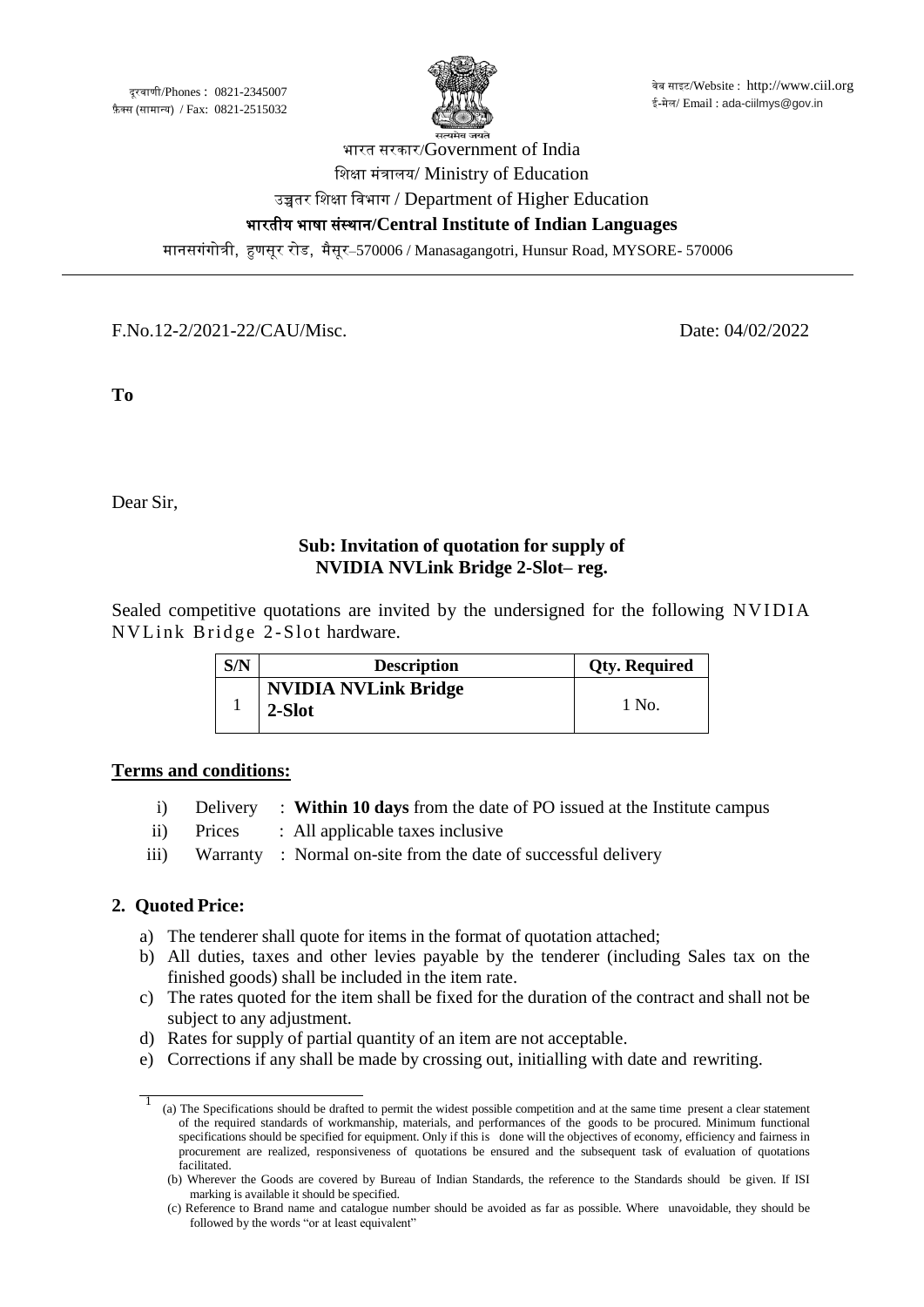**3.** Each tenderer must submit only one quotation

#### **4. Validity of quotations:**

The quotation shall remain valid for a period not less than 30 days after the deadline fixed for submission of quotations.

#### **5. Evaluation of quotations:**

The Purchaser will evaluate and compare the quotations determined to be substantially responsive i.e., which are properly signed, and conform to the terms and conditions and specifications in the following manner:

- **(a)** The evaluation will be done including the Sales tax. If the tenderer has not included the Sales tax in his quotation for the item rate, and has also not indicated the rate of Sales tax applicable, the quoted rate will be treated as though it is inclusive of the Sales tax and no extra payment for Sales tax will be made;
- **(b)** The evaluation would be done for all the items put together. The items for which no rates have been quoted would be treated as zero and the total amount would be computed accordingly. The tenderer who has quoted for partial quantity of any one or more item(s) may be treated as non-responsive, if so desired by the purchaser. Purchaser will award the contract to the responsive tenderer, whose total cost for all the items put together is the lowest.

#### **6. Award of contract:**

- **(a)** The Purchaser will award the contract to the tenderer whose quotation has been determined to be substantially responsive and who has offered the lowest price as per para 5(b) above.
- **(b)** The Purchaser reserves the right at the time of contract award to increase or decrease the quantities of any or all of the items indicated in para 1 above by 25% without any change in the unit price or any other terms and conditions.
- **(c)** The Purchaser prior to the expiration of the quotation validity period will notify the tenderer whose quotation is accepted of the award of contract. The terms of the accepted offer shall be incorporated in the Purchase order.
- **(d)** Payment shall be made after the delivery of the goods and their acceptance.
- **(e)** Notwithstanding the above, the Purchaser reserves the right to accept or reject any quotations and to cancel the quotation process and reject all quotations at any time prior to the award of the contract.

#### **7. Last date and time of receipt of quotations:**

You are requested to submit the sealed quotations super scribed on the envelope as "Quotations for the supply of NVIDIA NVLink Bridge 2-Slot for CIIL" Due on 14/02/2022 latest by 17:00 hours.

We look forward to receiving your quotations.

Yours faithfully,

 Sd/ (Narayan Choudhary) Assistant Director (Admn.) i/c